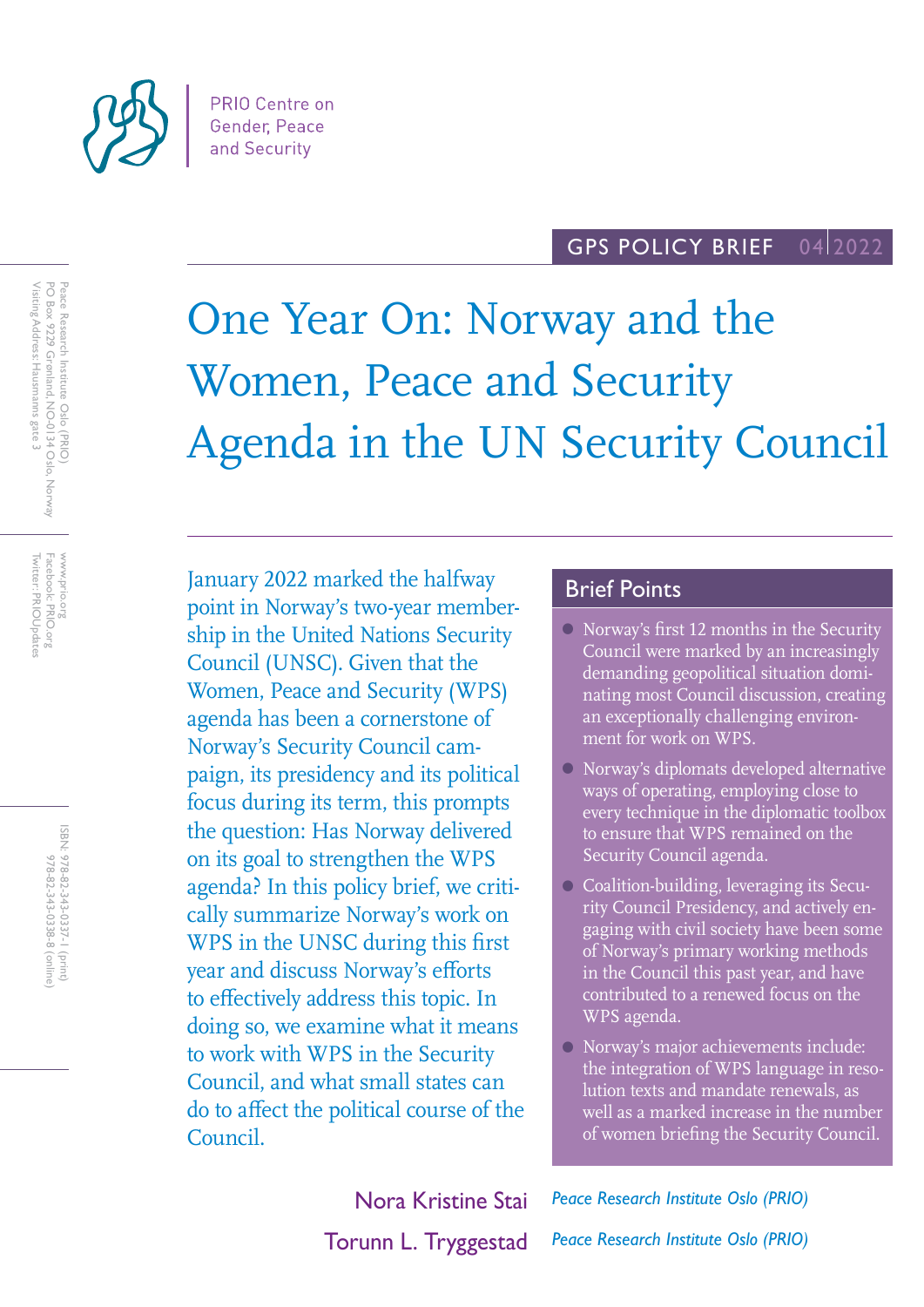## **Introduction**

January 2022 marked the halfway point in Norway's two-year term as an elected member of the United Nations Security Council (UNSC). As Norway was entering the last phase of its Security Council membership in December 2021, the Norwegian Ministry of Foreign Affairs (MFA) published a summary outlining the country's achievements in the Council so far. Norway's accomplishments, according to the MFA, include substantial work on the Women, Peace and Security (WPS) agenda. This focus is in line with the aims of Norway's campaign for an elected seat in the UNSC for 2021–2022, which established "women's rights and participation at all levels of society, including through persistent efforts for women, peace and security" as a core goal for Norway's elected period. Norway's work on WPS culminated during Norway's Security Council Presidency in January 2022, during which time WPS was cited as a top priority for the country's presidency and was the subject of one of Norway's signature events.

Has, then, Norway delivered on its promise to strengthen the WPS agenda in the Council? Given the focus on this topic, and the opportunities the presidency provides, examining the successes and failures of Norway's efforts to promote the WPS agenda in the Security Council is of high scholarly relevance and provides an important starting point for assessing Norway's work on WPS at large. This policy brief will examine the extent to which Norway, as an elected member of the Security Council, can affect Council politics and what strengthening the WPS agenda entails.

### **Norway and the WPS Agenda**

Since the adoption of UN Security Council Resolution (UNSCR) 1325 on October 31, 2000, Norway has been active in the global efforts to increase women's participation in peace and security processes and has contributed substantially to engaging civil society in international peacebuilding efforts. In the years following the adoption of UNSCR 1325 – which provided the framework for the WPS agenda – Norway has promoted a gender perspective on global issues, implementing several National Action Plans and establishing a Special Representative on Women, Peace, and Security position in the MFA.

Given Norway's national image as a champion of gender equality, integrating the WPS agenda

in the UN came naturally. The campaign outlined five different thematic focuses, establishing "women's rights and participation at all levels of society, including through persistent efforts for women, peace and security" as one of Norway's priority areas, if elected. Upon being elected to the Council in June 2020, Norway picked up the baton from Sweden, which served in the Security Council for the period 2017–2018. During its period in the Council, Sweden promoted a feminist foreign policy, with a focus on making WPS "core council business." These efforts were continued by Norway, and when the country began its membership in the Council, the Norwegian MFA identified the inclusion of women as one of four main pillars of Norway's work. **Small State Diplomacy in the Security Council**

into its Security Council campaign and establishing WPS as a core feature of Norway's work

The WPS agenda is undoubtedly an integral part of Norway's focus in the Security Council. But what does the integration of WPS into core council business entail, and is Norway perceived as credible by the international community in its efforts to promote the WPS agenda? In order for Norway to succeed as a small state actor in the Security Council – and in the international system more generally – Norway must uphold an image of credibility. This becomes even more relevant for issues defined as Norway's core priorities. Norway's work on the WPS agenda serves as an important test for Norway's national image in the international system and Norway's reputation as a champion of gender equality.

*The structure of the Security Council is the main determinant of power and maneuverability in the Council, where veto power is ascribed to its permanent members, while elected members must rely on skillful diplomacy or international status to bring new issues to the table.*

Yet, a country's ability to push a particular issue in the Security Council is not just a matter of motivation. The structure of the Security Council is the main determinant of power and maneuverability in the Council, where veto power is ascribed to its permanent members, while elected members must rely on skillful diplomacy or international status to bring new issues to the table. Given the structural challenges inherent to the Council's mode of operations, the question



Photo: UN Photo / Eskinder Debebe

of whether small states can make a difference in the Security Council has been explored by scholars and policymakers alike. While some argue that elected members are mere "lame ducks" within the greater context of the Council's *realpolitik*, others have noted the ways elected members can influence the direction of the Council, including through "coalition-building, actively using the presidency function, organizing special events, and assuming the pen-holder role in a specific country or thematic issue."1

Beyond these fixed features of the Security Council, a country's ability to push a particular agenda is affected by the Council's changing composition from one year to the next. The Council is made up of ten elected members (known as the E10) serving a two-year period each. The makeup of the Security Council can, therefore, vary extensively at any given time, which often results in diverging political priorities for Council members. This challenge is compounded by the fluctuating priorities of the Council's permanent members (the P5), which consist of countries that have held seats in the Security Council since its inception and reserve the right to veto any resolution. The Council's composition therefore invariably constrains or enables opportunities to advance strategic interests. For a country like Norway, the Security Council can be composed of what is in diplomatic terms referred to as "like-minded countries," or it can consist of states with conflicting political interests.

# **Norway's First 12 Months**

At the end of December 2021, the MFA published a document outlining Norway's accomplishments in the first year of its Security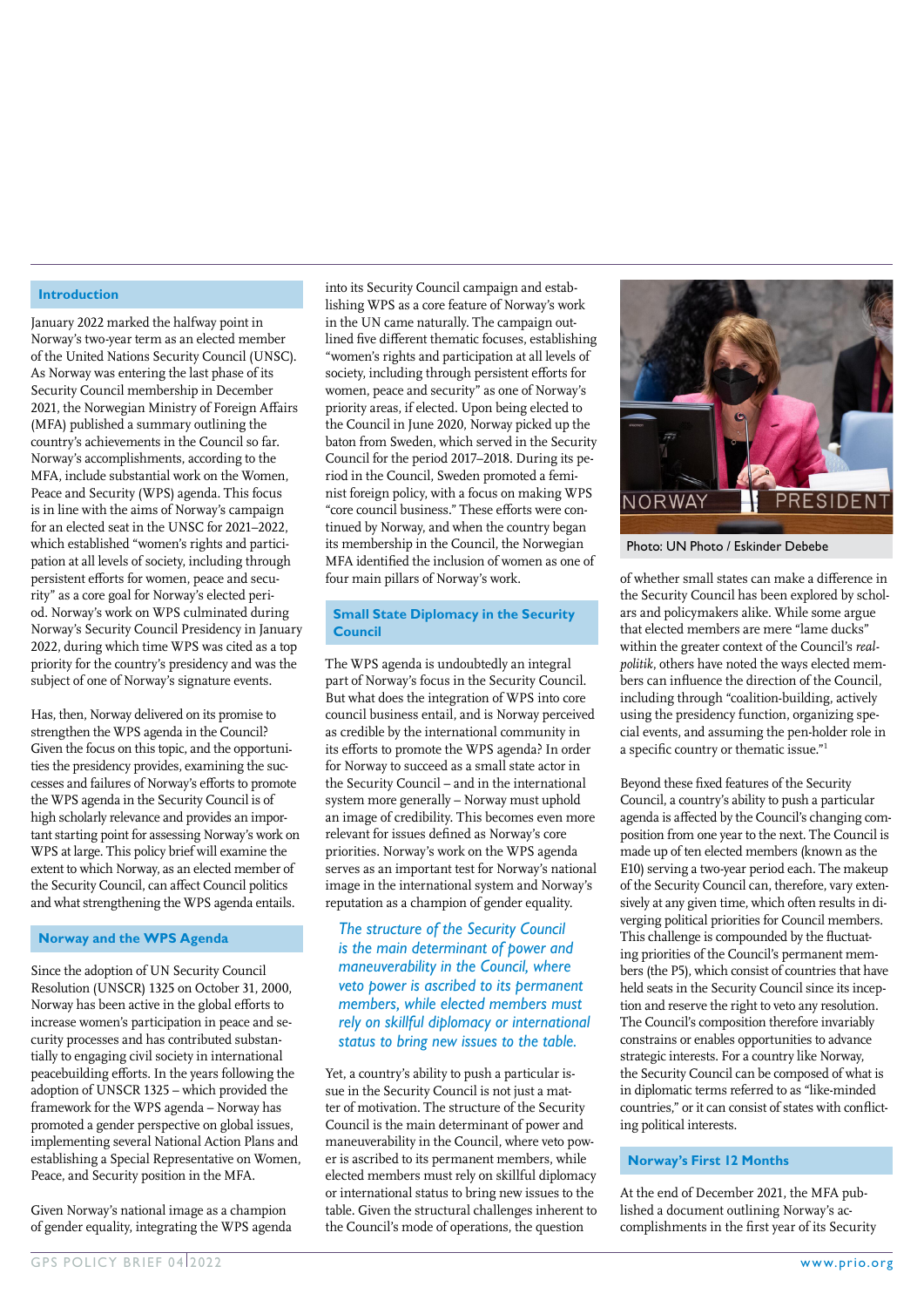Council membership.2 The MFA outlined several achievements related to strengthening references to WPS and the protection of children in armed conflict in Council resolutions and statements. These references were notably present in the mandate renewal for both the Multidimensional Integrated Stabilization Mission in Mali (MINUSMA) and the United Nations Integrated Transition Assistance Mission in Sudan (UNITAMS). Norway made a concerted effort to ensure that these references were implementable. In the run-up to the MINUSMA mandate renewal, the Norwegian delegation to the UN co-sponsored a virtual dialogue with the Permanent Missions of the United Kingdom and France, in cooperation with the Norwegian Embassy in Bamako, on consolidating the language in the MINUSMA mandate with impact on the ground.

Despite these achievements, Norway's first 12 months in the Security Council were marked by an increasingly demanding geopolitical situation dominating most Council discussion. These developments made the introduction of WPS-related agenda items particularly challenging. According to a senior diplomat at Norway's Permanent Delegation to the UN, Norway's work on WPS in the Council had to be adapted in light of the Russian Federation's and China's

marked resistance to including new or progressive WPS language in country-specific mandates, with Russia claiming the October negotiations had brought to light that there was no longer consensus on the agenda in the Council.<sup>6</sup> This stemmed primarily from the UNSC voting down a "truly shocking WPS resolution"<sup>7</sup> from the Russian Federation in October 2020. While most countries had previously brought WPS to the Council's agenda to promote its integration into global politics, the Russian Federation's proposal "threatened to roll back protection of women's human rights [and the] prevention of conflict-related sexual violence."7 The proposal of this resolution proved a major setback and created a challenging atmosphere for Norway.

This is not the first time in the Council's history, however, that introducing strong WPS language to UN mandates has proved difficult. Indeed, in 2019, the Russian Federation's Permanent Representative to the UN expressed his concern that the UNMISS mandate was "overloaded with text on gender issues and human rights."<sup>8</sup> Including strong actions on WPS has evidently proved challenging, with palpable resistance coming from the Russian Federation. This resistance culminated with the aforementioned proposal to adopt a resolution with the intent of scaling back work on WPS. This served

| Methods of Influencing the UNSC as a Non-Permanent Member <sup>3</sup> |                                                                                                                                                                                                                                                                                                                                          |
|------------------------------------------------------------------------|------------------------------------------------------------------------------------------------------------------------------------------------------------------------------------------------------------------------------------------------------------------------------------------------------------------------------------------|
| <b>Coalition-</b><br>building                                          | Coalition-building involves multiple states in the Security Council acting as a<br>single unit due to the convergence of interests on a particular issue. Coalitions<br>of states can work together to put an issue on the agenda, for instance, or to<br>pass a resolution.                                                             |
| <b>SC Presidency</b>                                                   | The Security Council Presidency rotates monthly in alphabetical order among<br>the Council's members (both elected and permanent). <sup>4</sup> The Security Council<br>Presidency provides an opportunity for countries to shape the month's<br>agenda, preside over questions relating to policy, and call meetings of the<br>Council. |
| <b>Signature</b><br>events                                             | Signature events are events organized at the discretion of the Security Council<br>President and can take the form of debates, open debates, or briefings. They<br>are often focused on a particular thematic issue, allowing countries to advance<br>issues of particular interest.                                                     |
| <b>Penholdership</b>                                                   | Having a penholder role in the Security Council refers to when members of<br>the Council "[lead] the negotiation and drafting of resolutions on a particular<br>Council agenda item," <sup>5</sup> allowing countries to take greater role in particular<br>negotiations.                                                                |
| <b>Committee</b><br>leadership                                         | Security Council members can influence the direction of the Council through<br>committee leadership, such as leading the sanction committees, which oversee<br>relevant sanction measures.                                                                                                                                               |

as a critical juncture for Norway, and the MFA's initial approach to strengthening the WPS agenda required re-strategizing.

As a result of what is described by the Norwegian MFA as an exceptionally challenging period in the Security Council, work on WPS was focused instead on defending existing language, implementing already-existing resolutions, and ensuring that these resolutions were in line with realities on the ground. Much work was also focused on providing women briefers access to the Security Council in order to rectify the existing gender-imbalance of Council briefers. Norway's efforts further included work on integrating WPS language into the MINUSMA mandate, adding an operational paragraph on sexual and gender-based violence in a Security Council resolution on the situation in the Central African Republic (S/RES/2605(2021)), and working closely with newly elected members to underscore the importance of the WPS agenda in everyday Council business.

# **Putting Norway's Diplomats to the Test**

Yet, can we ultimately describe Norway's efforts as successful, given the structural constraints of the Security Council? It is evident that while Council dynamics have been unfavorable to significant advancements on WPS, Norway has developed alternative ways of operating. An unreceptive Council has put Norway's diplomats to the test, which in turn has led Norway to employ a cornucopia of diplomatic working methods in advancing the WPS agenda.

Norway has notably engaged in significant coalition-building in an attempt to unite the Council's elected members. Norway has also made an effort to engage with incoming Council members, including ones which have a track-record of not being receptive to the WPS agenda. Much of this work involved behind-thescenes diplomacy which included Norway signing a Statement of Shared Commitments with Niger, the United Arab Emirates, Albania, and Brazil, committing its signatories to make the WPS agenda a top priority during their respective presidencies. In line with this commitment, Norway used its Security Council Presidency in January 2022 actively, bringing WPS to the forefront of Council discussions. Notably, *Protecting Participation: Addressing violence targeting women in peace and security processes* served as one of the presidency's two thematic signature events,